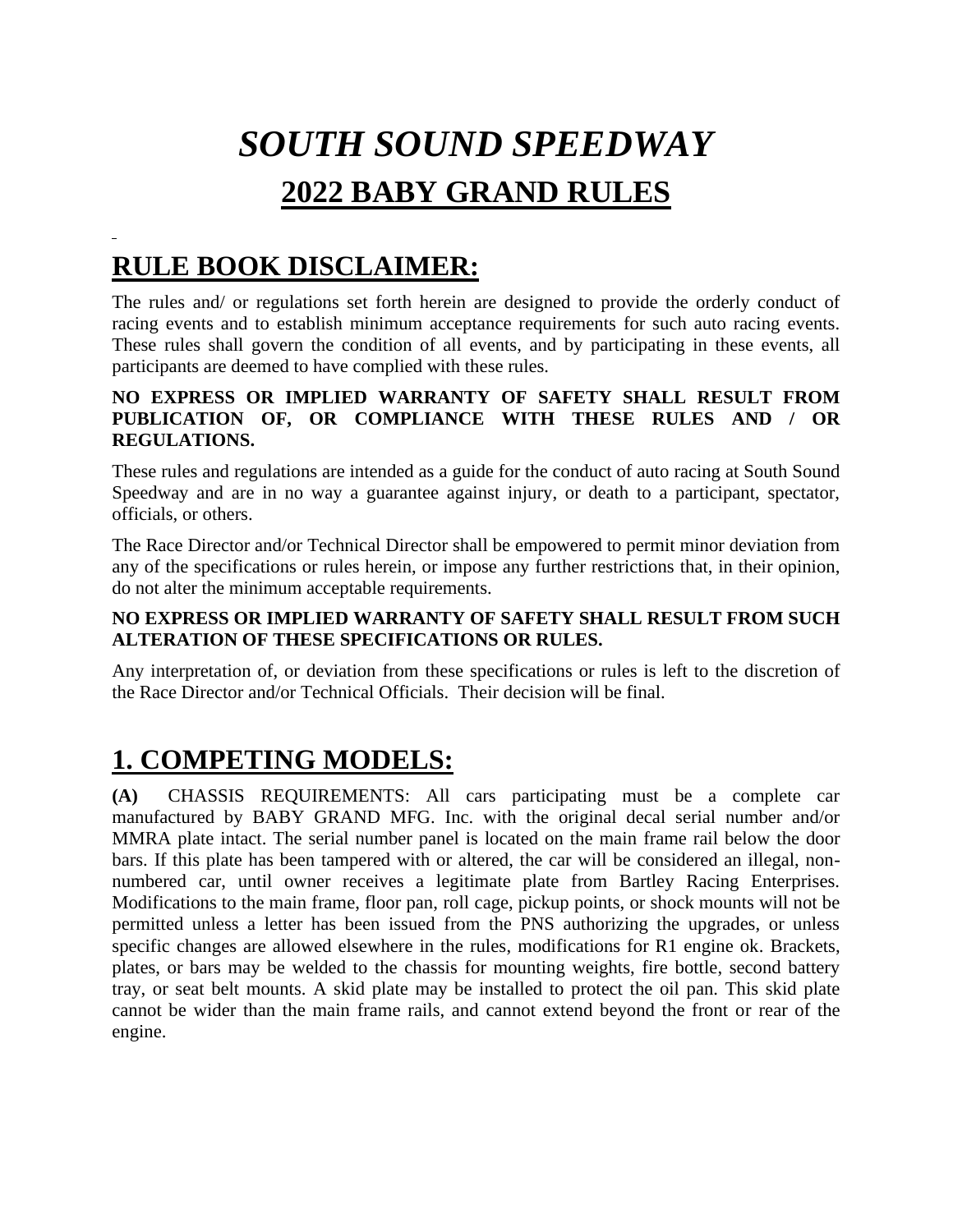It is legal to add a window vent post under the right side halo. This support bar is not mandatory, but allowed. If added, the part must be made of 1 1/2" .095" mild steel tubing. It must be welded into place in a position that is similar to the existing vent post on the Driver's side of the car. Minimum weight 1500lbs.

## **2. BODIES:**

**(A)** Only fiberglass bodies and replacement panels manufactured to BABY GRAND MANUFACTURING dimensions. No "Homemade Bodies" allowed. No modifications to body shape are allowed. On old style bodies, only one cowl opening (directly in front of windshield) is allowed in the centerline of body, with maximum dimensions of  $2 \frac{1}{8}$  X 13  $\frac{1}{8}$ . Stock opening on new style bodies is legal. No other openings may be made in new style bodies other than the ones outlined by the factory.

**(B)** Stock roof hatch on new body style is approved. For older bodies, a roof hatch may be installed over the driver's seat. The hatch must be hinged on the end towards the front of the car. A mechanical latch must be installed to hold the lid in the closed position any time the car is being operated. Velcro latches are not allowed. The latch must be operational from inside and outside of the car. Maximum opening size cannot exceed 24" x 24".

**(C)** The Driver's side window may be enlarged to accommodate larger drivers by the following method; the 1/4" square tubing may be removed from the top door bar. The fiberglass window ledge can be cut and lowered to the top door bar. The fiberglass window ledge must be repaired and re-fiberglassed to body to original appearance. In addition to the top of the door height to roof dimension described above, an additional modification is allowed. You may also modify the lower part of the "A" post for visibility. The fiberglass may be cut out and replaced with Lexan of the same shape pop riveted in with no less than 6, 3/16" pop rivets.

**(D)** The driver's side port window may be made into an opening by the following method; begin cutting the fiberglass at the window ledge, trimming underneath the port window and follow the shape of the port window back to the top of the side window opening. The back end of this opening must be securely hinged to the body and fasteners must be used to keep the window from opening during racing.

**(E)** The fiberglass body must be firmly attached to the Car during any Event. Bodies damaged during an Event may be repaired to finish that weekend of racing. If a body is damaged, it can continue to race with pieces missing, however, it may be Black Flagged by an Official if it poses a safety hazard. If a body is damaged, it must be repaired and repainted before the next race unless it is a double header weekend and time does not permit repair.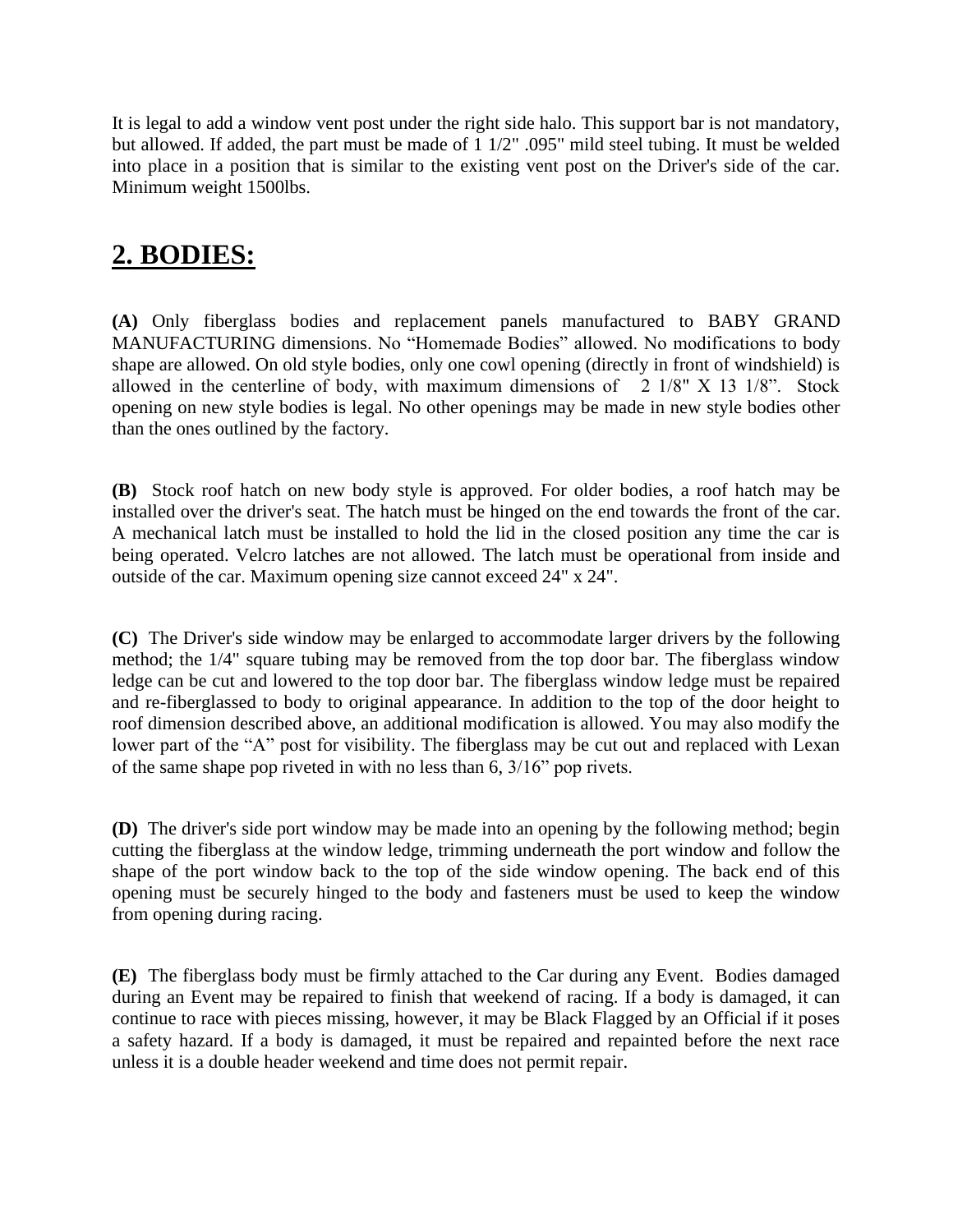**(F)** A Lexan window is required in the front, rear, and port windows on both sides of the car at the beginning of an Event, with a minimum thickness of 1/8". Any car that loses a front windshield during an Event must replace it in order to continue racing. If rear or port windows are damaged or missing after an Event has begun, the car may finish that Event if the Official declares it poses no safety hazard. No holes are allowed in any windows, except for those mentioned in Section 12.9

**(G)** Windows cannot be installed in the driver's side window opening or right side window opening.

**(H)** Three 2 inch round holes may be cut in the rear window of the car to allow air to escape from the driver compartment. Testing has shown that the maximum cooling benefit is derived from locating the holes 3 ½ from the top edge of the window.

**(I)** Additional air dams, spoilers, or other aerodynamic devices not sold by BABY GRAND MFG. are not permitted. External hood scoops or louvers are not permitted, except that an air Scoop not exceeding 13 <sup>1/8</sup> inches wide by 2 <sup>1/8</sup> inches long, by 1 inch tall, may be added to the rectangular hole in the cowling at the base of the windshield. A. You will be allowed to Change But NO LARGER than a 3" HOLE!!! The rectangle 13  $\frac{1}{8}$  " x 2  $\frac{1}{8}$ " opening below the windshield may be modified to accommodate a 3" fan on the driver's side only. The rest of the opening length and width must remain within the rule. The fan and opening must cover only the 3 & 4 cylinder of the engine. More pics to follow!

**(J)** Belly Pans, other than the original floor pan and engine skid plate, are not allowed.

**(K)** An adjustable flat trim strip may be added to the bottom of the front air dam. This trim strip must be mounted around bottom perimeter of air dam with fasteners, no more than 6" apart. The trim strip may be adjusted to desired height. Tape is allowed around edges of hood during Qualifying and Feature Race.

**(L)** The Manufacturer's original air intake opening on old style bodies only may be enlarged to a maximum opening size of 6 inches tall and 19 1/2 inches wide. A maximum of two new air intakes, in addition to the Manufacturer's original air intake on old style bodies only, may be made in the front air dam. These additional openings may be made on either side of the original Manufacturer's screened intake in front center of car. If two additional intakes are made, one must be placed on each side of Manufacturer's original air intake, and mounted flush with body. New openings cannot be more than 30 square inches per intake. One or more hole(s) is allowed per intake. No other holes are allowed in the body, other than those made by Manufacturer, and those allowed in other sections of these Rules. Air can be directed to any part of the car except carburetors. Ducting or other devices may be added to cool driver. Air intake receptacles are also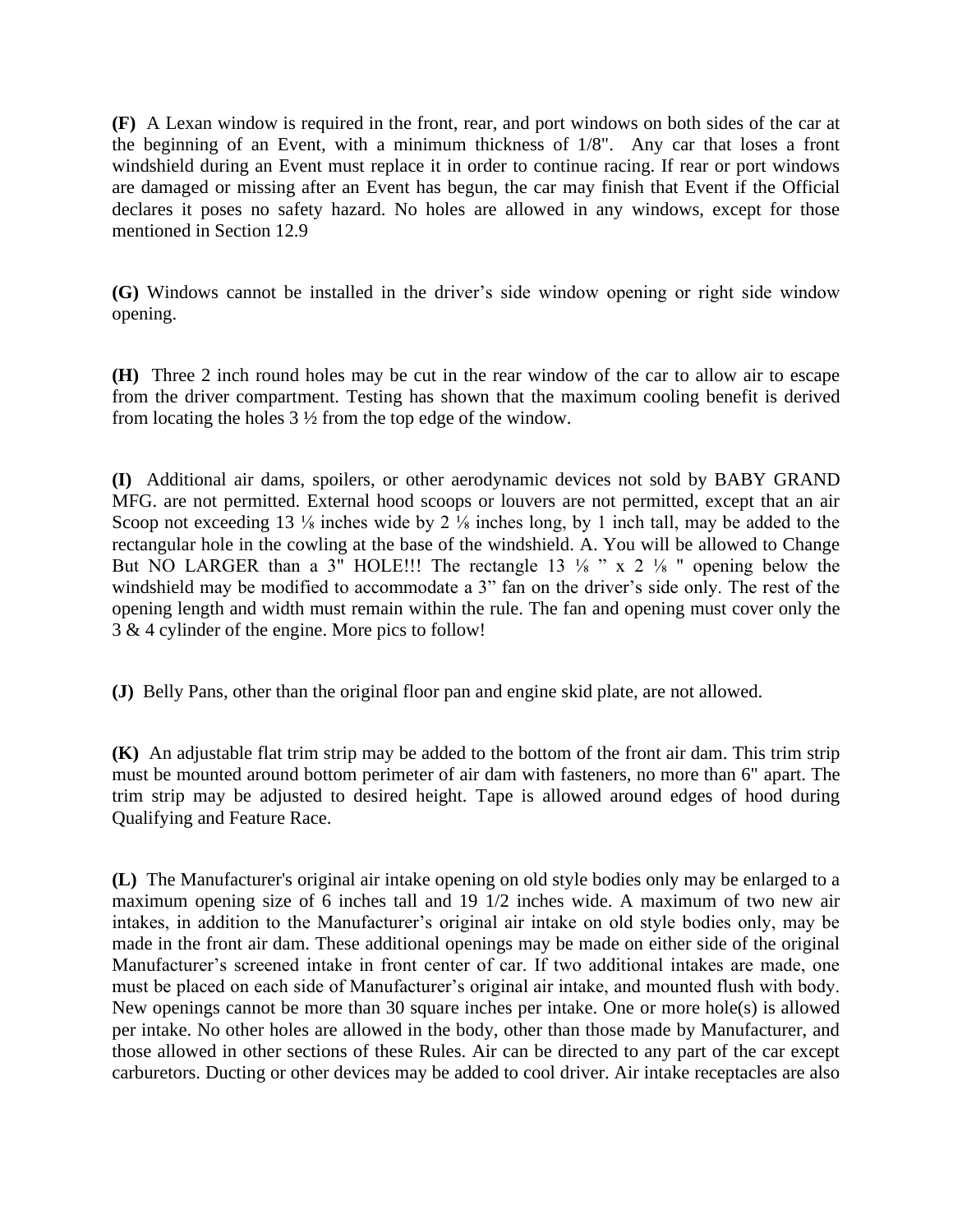allowed in the port windows and/or the window vent post area, only. All air intakes must be flush mounted.

**(M)** The rear spoiler manufactured by Baby Grand Inc. can be used as supplied from the Manufacturer, without any alterations. Spoiler angle must be between 45 and 70 degrees (These angles do not apply to the Stock Original Plastic Baby Grand Spoiler unless there has been alterations made.) . Spoiler braces are allowed to maintain proper spoiler angle and no other use. ADD: We will allow a Lexan Spoiler with Braces and Dimensions can not exceed the 41 <sup>3/4</sup>" L X 5" H based off the Aluminum MMRA Stamped spoiler. So if you run a Lexan spoiler and it is a 2 piece that includes the space between the 2 Lexan Pieces.

**(N)** Hinges and pin kits required. Roof opening must be hinged in front only. Positive latches that can be opened from inside and outside body required. Hood and trunk must be held shut with positive pin fasteners-one (1) on each side or fastened in a manner acceptable to official(s).

## **3. SUSPENSION:**

**(A)** All working suspension must be in facsimile to what is intended to be ran on Baby Grand/Pro National cars. Spindles may not be altered or changed. Adjustable Ball Joints ok, NO BUMP STOPS of any kind. Maximum tread width outside of tires measured with toe plates is 56". Wheel Base must be between 76-76.5". Minimum ride height 2.5". The maximum left side weight is 57% with Driver. Any FJ powered Car that Weighs Over 1575 LBS is exempt from the 57% Left Side weight but not to exceed 60% Left side weight. Every driver will adhere to the track scales. R1 powered cars 1550lbs.57% left side weight. "May be adjusted"

**(B) WHEELS:** Maximum 7" steel wheels permitted. Must be approved for Circle Track, Bassett, Aero, etc. No remanufactured or homemade wheels. No bead lock wheels permitted or extreme beads. No Offset rule max 1" of wheel spacers per corner.

**(C) TIRES:** American Racer BG 52 tires only.

**(D) BRAKES:** The car must have four disc brakes that are operational at all times. Brake lines cannot be plugged or disabled. Only steel rotors issued from the Manufacturer are allowed. Rotors cannot be drilled or grooved. Any type of brake pad may be used. Ducting may be installed to cool brakes

# **4. ENGINE AND TRANSMISSION:**

Yamaha FJ 1200, 1250, 1300 allowed. Max 200psi compression, no porting and polishing. Must use INEX ignition coils and box.

Yamaha R1 engines allowed add 50lbs. Only modification allowed is a power commander.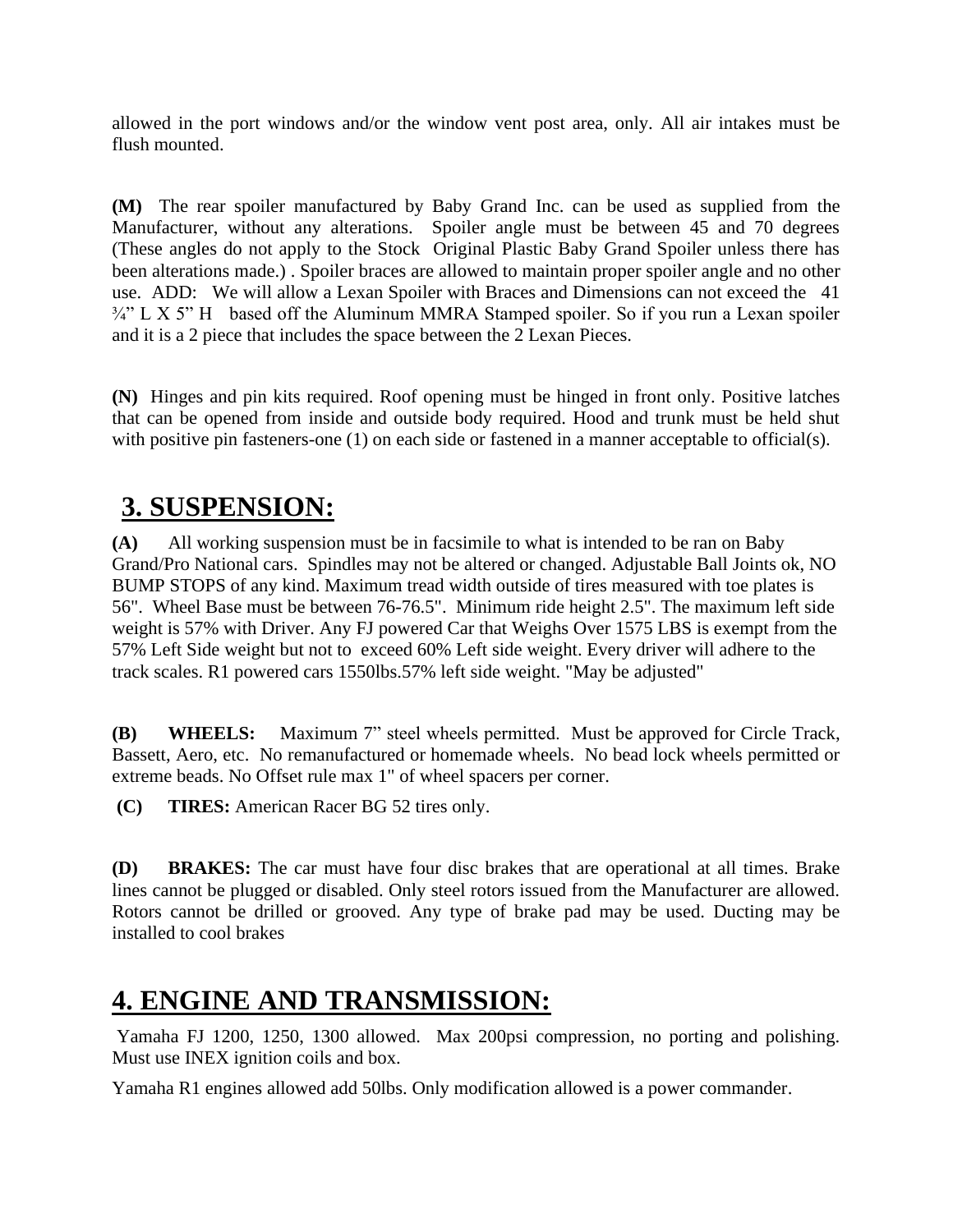# **5. SAFETY:**

### **(A) FUEL CELL:**

**1.** The use of a commercially manufactured fuel cell is mandatory. The maximum capacity, including filler spout and overflow vent check valves is 5 gallons. Overflow check valves are required. The fuel cell vent must exit out of the trunk area on the left rear side of the car. No materials other than standard foam supplied by the fuel cell manufacturer are permitted to make the fuel cell meet the 5-gallon capacity.

#### **2.** Fuel cell container is required. **The fuel cell must be enclosed in a container of not less than 22 gauge steel.**

**3.** Fuel cell and fuel cell container must be fastened to the frame in a recessed frame support as far forward in the trunk area and at an equal distance between the frame rails.

**4.** Fuel cell and the fuel cell container must be secured with 1"x1" x .065 steel tubing. Not less than two (2) lengthwise, and two (2) crosswise, and two (2) across the top, evenly spaced at the top and must bolt to container support frame. The support frame must have two (2) tubes that are welded to and extend between the left and right frame rails. Three (3) tubes must be evenly spaced across the recessed well (front to rear). These tubes must be welded to the cross support tubes and extend down the front side, rear side, and under the fuel cell container. If the fuel cell container has a bolt-on top, it must be bolted together with a minimum of 1/4" diameter bolts spaced a maximum of 4" apart. If the fuel cell container has a bolt in end panel, it must be fastened together with a minimum 10/32" diameter screws with nuts spaced a maximum of 4" apart. No sheet metal screws or pop rivets are to be used to secure to top or end panel of a fuel cell.

**5.** A protective bar, minimum 1 3/4" x .090 must extend below the rear frame section behind the fuel cell. This protective bar must be as wide at the rear frame rails and extend as low as the bottom of the cell with two (2) vertical uprights evenly spaced between the frame rails and attached to the rear cross member. Two (2) support bars; one (1) located on each corner must angle upwards and be welded to the rear frame rails.

**6.** A reinforcement plate, of not less than 14 gauge (0.078) inch thick magnetic flat steel, must be installed behind the fuel cell container. The plate must extend the entire width and height of the fuel cell container. The plate must be welded in the spaces between the rear cross member and/or the cross bracing at the rear of the rear sub frame. It must be welded with a 1" weld, spaced a maximum of 4" apart.

**7.** All fuel lines that run through the Drivers compartment must be encased in metal pipe or conduit and wrapped with red tape and labeled fuel line for the safety crew. Fuel lines under the car must be safely secured away from exhaust and moving parts in metal casing.

**8.** No exotic and/or fuel additives allowed. Fuel will comply with ASTM D4814, Standard Specification for Automotive Spark Ignition Fuel. No electric fuel pumps, no fuel cooling devices, no NOS, no Oxygen bearing agents, no Nitro, no HRB-11.

### **(B) SEATS:**

Only approved, custom manufactured, aluminum seats are permitted, Minimum .090 thickness required. It is recommended that all seats have padded rib protectors and seat leg extensions on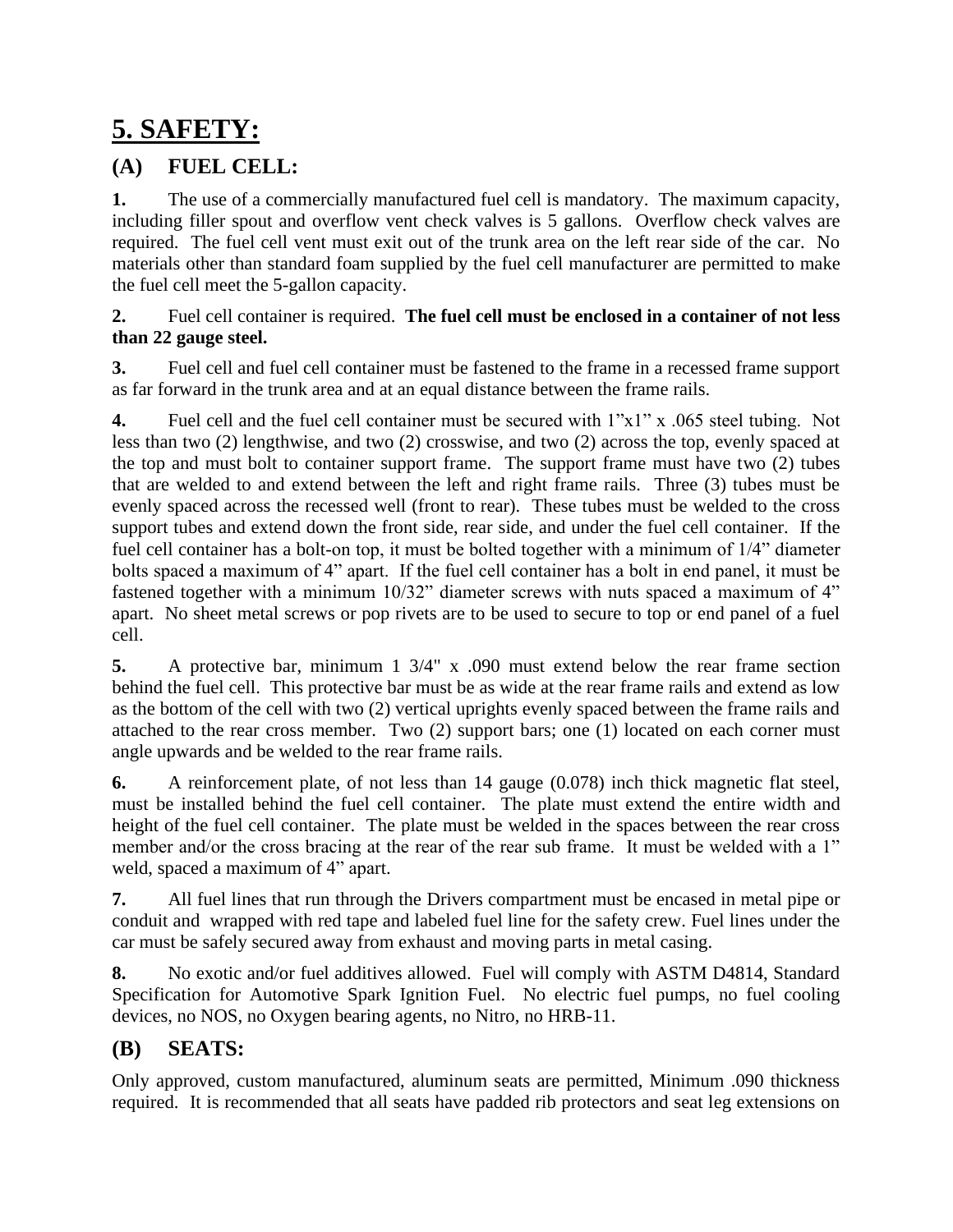both sides. A padded headrest is mandatory. Seat must be mounted to the roll cage, not the floor pan. A minimum of four (4) Grade 8, 1/2" bolts, and flat washers must be used.

### **(C) BELTS:**

A quick release lap belt no less than 3" wide is required. Both ends of the lap belt and both ends of the shoulder harness must be fastened to the roll bar with Grade 8 bolts not less than 1/2" in diameter. The shoulder harness and lap belts must be bolted so that the ends of the belts move freely. Shoulder harness must be no less than 3" wide and must come from behind driver's seat max 3" below the drivers shoulders or less than 10 degree's. Where the harness crosses the roll cage, it must pass through a steel guide welded to the cage that will prevent the harness from sliding side to side. Shoulder harness inertia reels cannot be used. A center (crotch) or submarine belt must be mounted to the lower seat frame at the bottom. Where the belt passes through the seat edges, it must have a grommet installed, be rolled and/or padded to prevent cutting. All seat belts and shoulder harnesses must connect at the lap belt with an approved quick release buckle. Seat belts must be dated by the manufacturer and must not be used beyond five (5) years after the manufacture date. If a HANS device is being used, then the HANS style seat belts may be used.

### **(D) HELMETS:**

It will be mandatory for **ALL** Drivers to wear a helmet carrying a valid, orange SA2010 or newer, standard Snell sticker,or a sfi 31.1 rating at all times while on the racing surface. **NO** motorcycle helmets and **NO** "M" Snell sticker helmets. Helmets must accompany the car at time of all inspections. **It is strongly recommended that all Drivers record blood type and RH factor, plus any major medical allergies to adhesive tape label to outside back of helmet.** 

### **(E) CLOTHING:**

Drivers must wear an approved Nomex or Proban driving suit at all times when the car is on the track. Driving suits must effectively cover entire body and meet a minimum sfi 3.2A/1 rating. It is strongly recommended that the Drivers wear Nomex underwear, headgear, socks, gloves and shoes made of fire resistant material.

### **(F) WINDOW NET:**

A nylon window screen is mandatory; the window screen must be a rib type, made from 3/4" wide nylon material with a maximum of 1-3/4" square opening between the ribs. The minimum window screen size shall be 22" wide by 16" high. It must release from top with seat belt type latches, and it must be fastened to the roll cage top bar and highest Drivers door bar on the cage. All window net mounts must be welded to the roll cage.

### **(G) FIRE EXTINGUISHER:**

It is mandatory to have a Dry charged 2-1/2 lb. minimum, with quick release fire extinguisher. This fire extinguisher must be securely mounted to the frame and/or roll cage structure and must not use hose clamps, worm drive clamps, duct tape, or cable ties. It may NOT be taped to the roll cage. Must be fully charged. The gauge must be easily visible for the Technical Official to read. Recommended on-board fire extinguisher system.